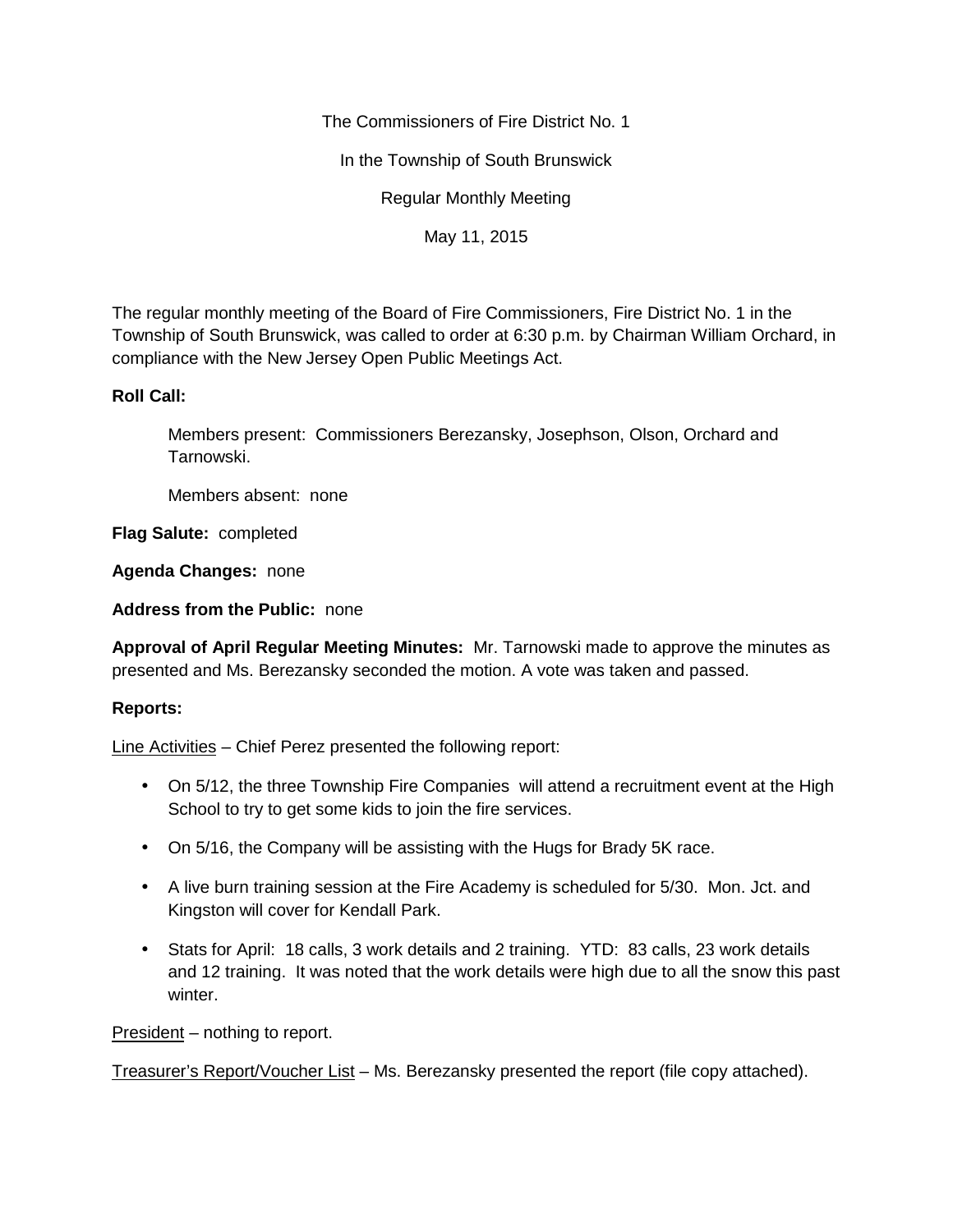After review of the Voucher List, Mr. Tarnowski made a motion to approve it as presented and Mr. Olson seconded it. A vote was taken and passed.

Secretary's Report – Mr. Olson had nothing to report.

Fire Coordinator's Report – Mr. Perez reported the following:

- 1. The Maintenance Agreement with Clean Air needs to be renewed at a cost of \$556/yr. The Board agreed to the renewal.
- 2. The Engine and Rescue trucks went out for service last month. Still waiting for the bill for the Engine but everything else is paid.
- 3. There is no update on the delivery date for the Chief's vehicle.

Chairman's Report - Mr. Orchard had nothing to report.

Standing Committee Reports –

*Fire Company Liaison –* nothing to report.

*Rescue Squad Liaison –* nothing to report.

*Public Relations –* the website is up and running smoothly.

*State Association –* the next meeting will be in June.

*Insurance –* everything is up to date.

**Unfinished Business: Electronic Sign Board:** Mr. Josephson had nothing to report.

## **New Business:**

Resolution 15/16-11: Review of the Annual Report for 2014 was read into the record (file copy attached). The resolution was moved and a roll call vote taken: Ms. Berezansky-yes; Mr. Orchard-yes; Mr. Tarnowski-yes; Mr. Josephson-yes and Mr. Olson-yes. The resolution passed unanimously.

Resolution 15/16-12: Authorizing the Princeton Packet as Official Newspaper of Fire District No. 1.

"Now hereby note, that on May 11, 2015, it was authorized that the official newspaper of the Board of Fire Commissioners, Fire District No. 1, Kendall Park, New Jersey, would become The Princeton Packet, as the South Brunswick Post is no longer available for posting of public notices. "